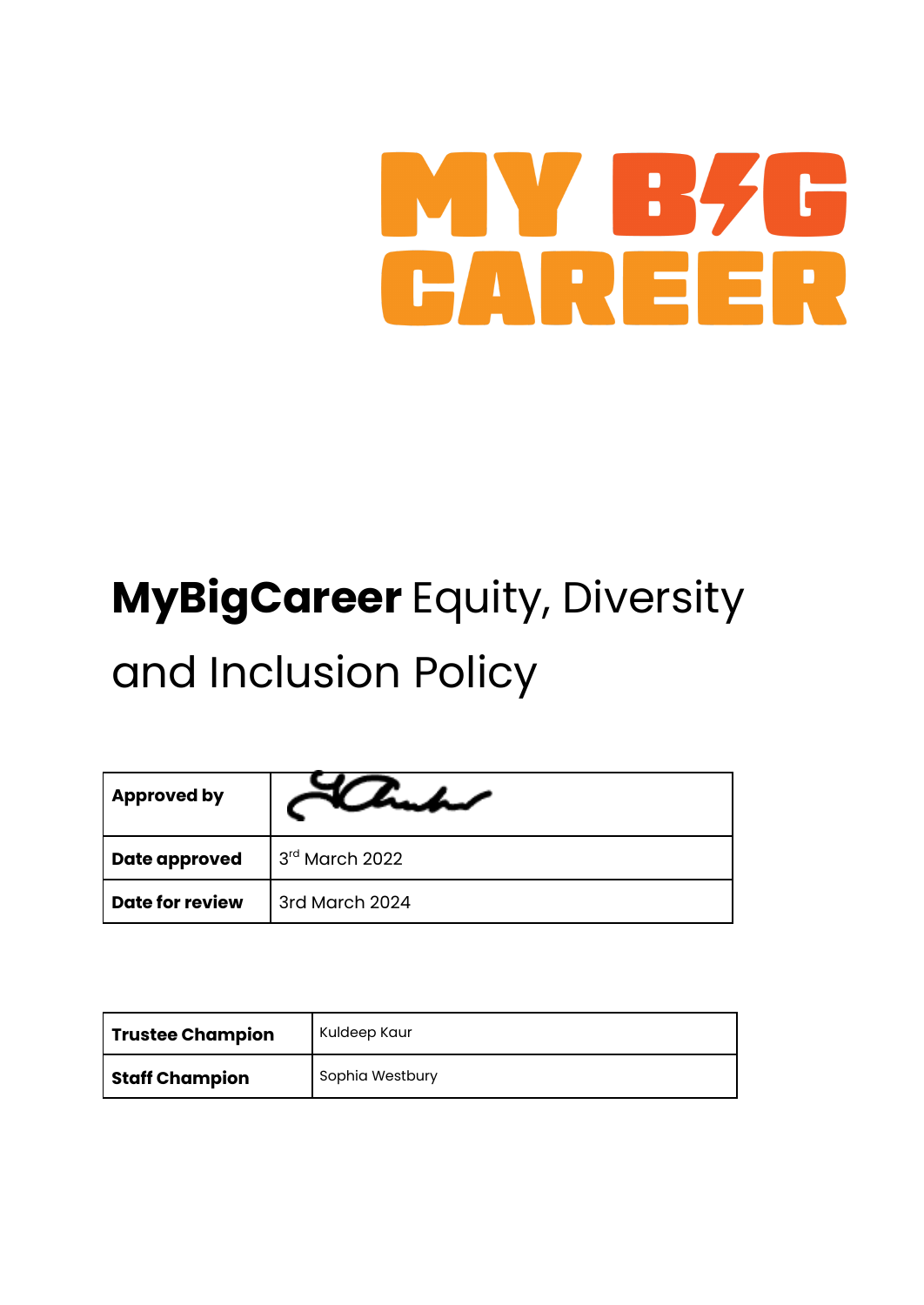#### **MyBigCareer Equity, Diversity and Inclusion Policy**

MyBigCareer is committed to encouraging equity, diversity and inclusion among our workforce, and eliminating unlawful discrimination.

The aim is for our workforce and volunteers to be truly representative of all sections of society and for each employee and volunteer to feel respected and able to give their best. The charity, in supporting young people from disadvantaged backgrounds, is also committed against unlawful discrimination of members of the public. This reflects one of our core values which is Compassion First - we challenge inequity.

#### **The policy's purpose is to:**

- provide equity, fairness and respect for all in our employment and those who volunteer for the charity
- not unlawfully discriminate because of the equity Act 2010 protected characteristics of age, disability, gender reassignment, marriage and civil partnership, pregnancy and maternity, race (including colour, nationality, and ethnic or national origin), religion or belief, sex and sexual orientation
- oppose and avoid all forms of unlawful discrimination. This includes in pay and benefits, terms and conditions of employment, dealing with grievances and discipline, dismissal, redundancy, leave for parents, requests for flexible working, and selection for employment, promotion, training or other developmental opportunities

#### **We define these issues as follows:**

- Diversity to mean celebrating difference. Each person is an individual with visible and non-visible differences, and these are respected.
- Equity to mean breaking down barriers, eliminating discrimination and ensuring equal opportunities. This means providing the same access to all, from both an employment, and resources perspective.
- Inclusion to mean valuing everyone. By respecting differences, visible and non-visible, everyone can feel valued for their contributions which is beneficial not only for the individual but for MBC too.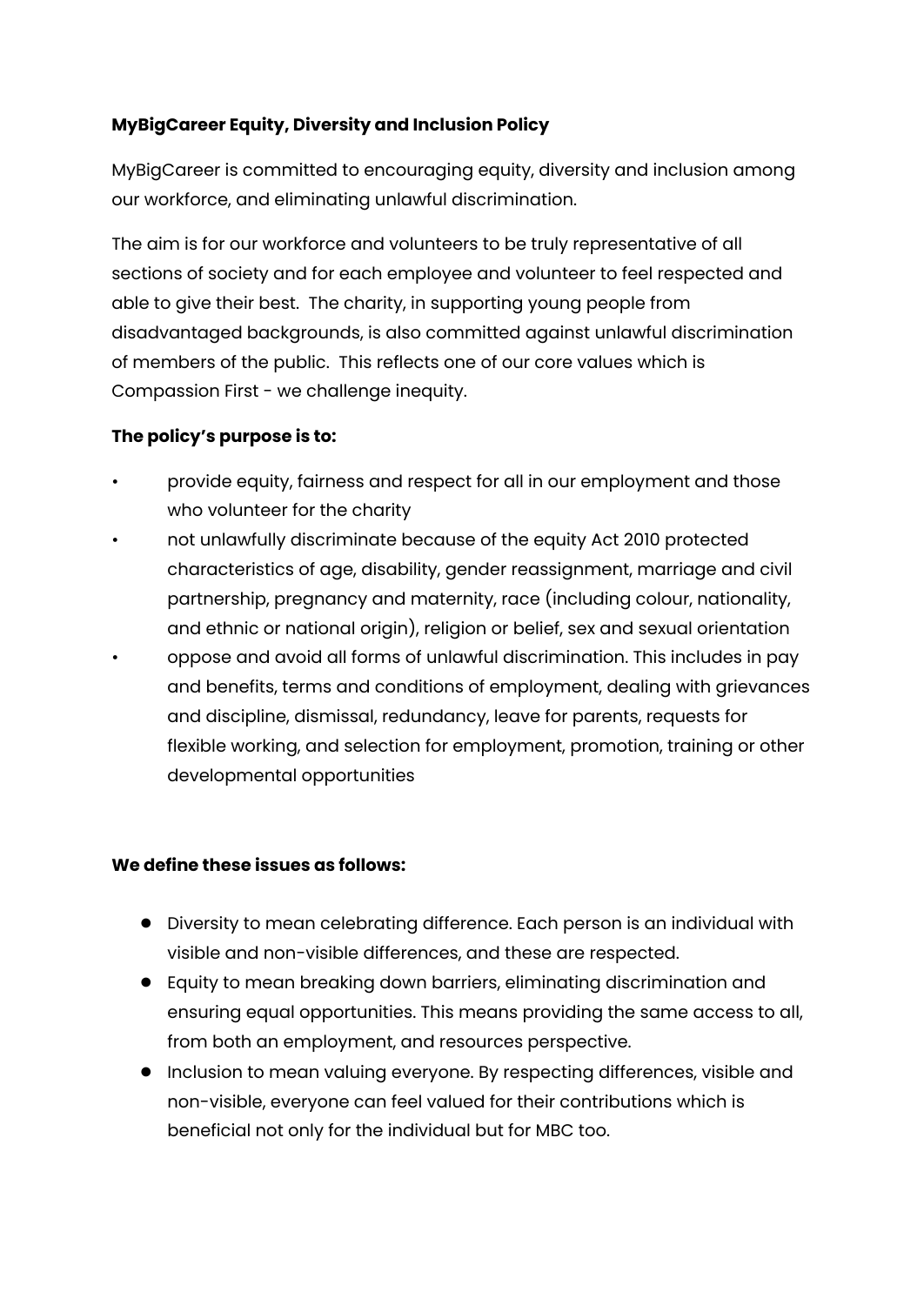#### **MyBigCareer commits to:**

- Encourage equity, diversity and inclusion in the workplace and in our service delivery. This is good practice and reflects our core principles, supporting equity of opportunity for under-represented young people.
- Create a working environment free of bullying, harassment, victimisation and unlawful discrimination, promoting dignity and respect for all, and where individual differences and the contributions of all staff and volunteers are recognised and valued.
	- This commitment includes training all employees about their rights and responsibilities under the equity, diversity and inclusion policy. Responsibilities include staff conducting themselves to help the organisation provide equal opportunities in employment, and prevent bullying, harassment, victimisation and unlawful discrimination.

All staff should understand they, as well as their employer, can be held liable for acts of bullying, harassment, victimisation and unlawful discrimination, in the course of their employment, against fellow employees, volunteers, suppliers and the public.

• Take seriously complaints of bullying, harassment, victimisation and unlawful discrimination by fellow employees, volunteers, suppliers, partners, beneficiaries and any others in the course of the organisation's work activities.

Such acts will be dealt with as misconduct under the organisation's grievance and/or disciplinary procedures, and appropriate action will be taken. Particularly serious complaints by employees could amount to gross misconduct and lead to dismissal without notice.

Further, sexual harassment may amount to both an employment rights matter and a criminal matter, such as in sexual assault allegations. In addition, harassment under the Protection from Harassment Act 1997 –